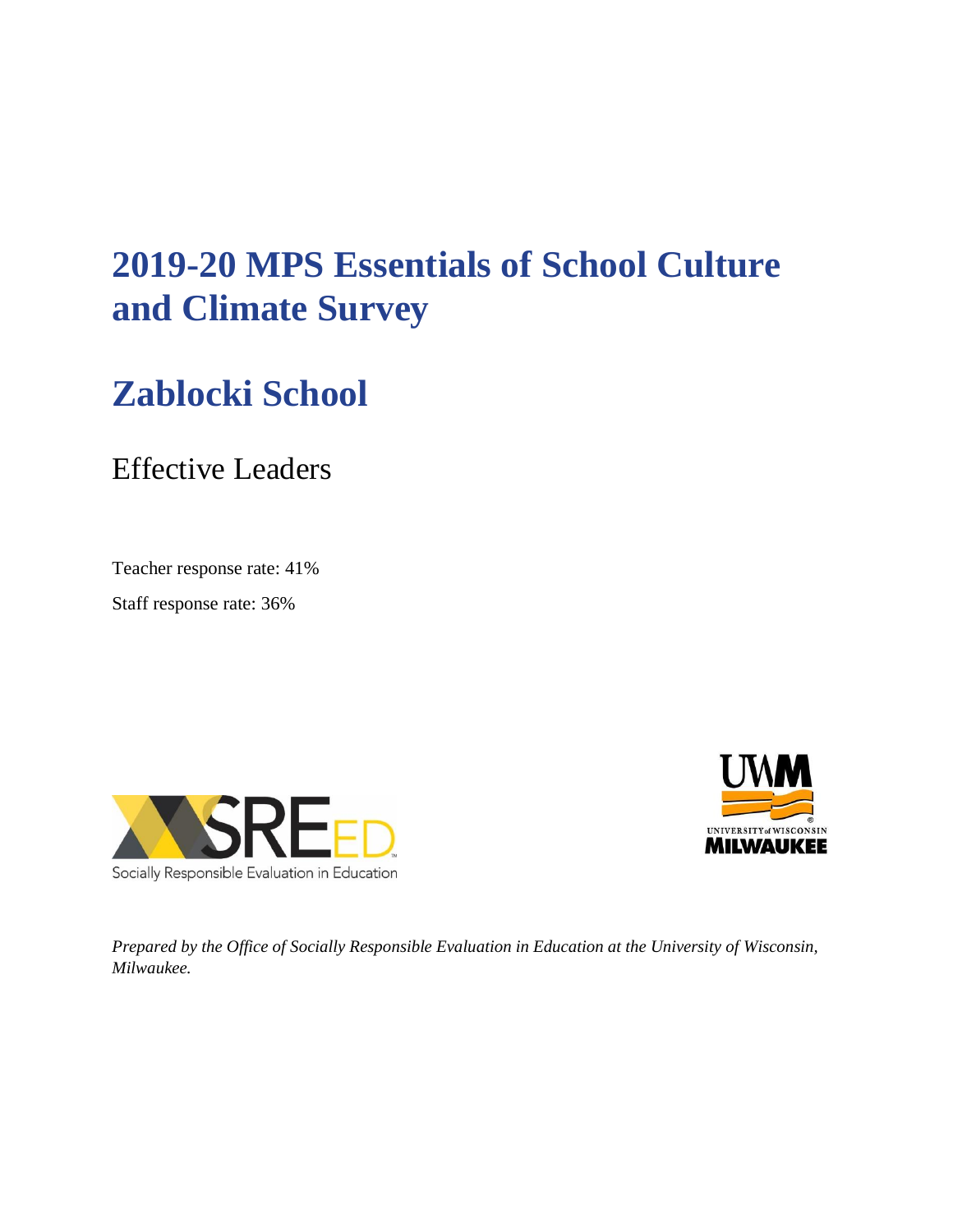

### **How to interpret the results**

The first figure presents the overall results of the Effective Leaders scale of the ESCC survey and the subdomains of the scale. The shaded areas reflect the range of Effective Leaders ratings for MPS schools. The light blue shaded area represents the bottom  $25<sup>th</sup>$  percentile, or  $1<sup>st</sup>$  quartile, of schools. Each darker blue shaded area represents the next quartile, such that schools in the darkest shaded area are in the top 25% of schools, or most organized in that area. Where the second and third shaded areas meet represents the average Effective Leaders rating for all MPS schools.

Your school's score (a black dot) on each of the components of the Effective Leaders scale reflects the average of your staff ratings on the questions that comprise that component. All survey responses were adjusted to be on a four point scale. Higher scores reflect more organized schools. Locating your school's scores within the distribution of other school scores across MPS allows you to identify strength and challenge areas both internally and comparatively.

Subsequent pages present your school's results for each of the specific questions that comprise each domain measured in the survey. These figures show the percentages of your staff that chose each of possible answers to the questions. In addition, these figures show the average percentage of staff in other MPS schools that chose each of the possible answers to the questions. These figures will help you understand what is driving your school's results.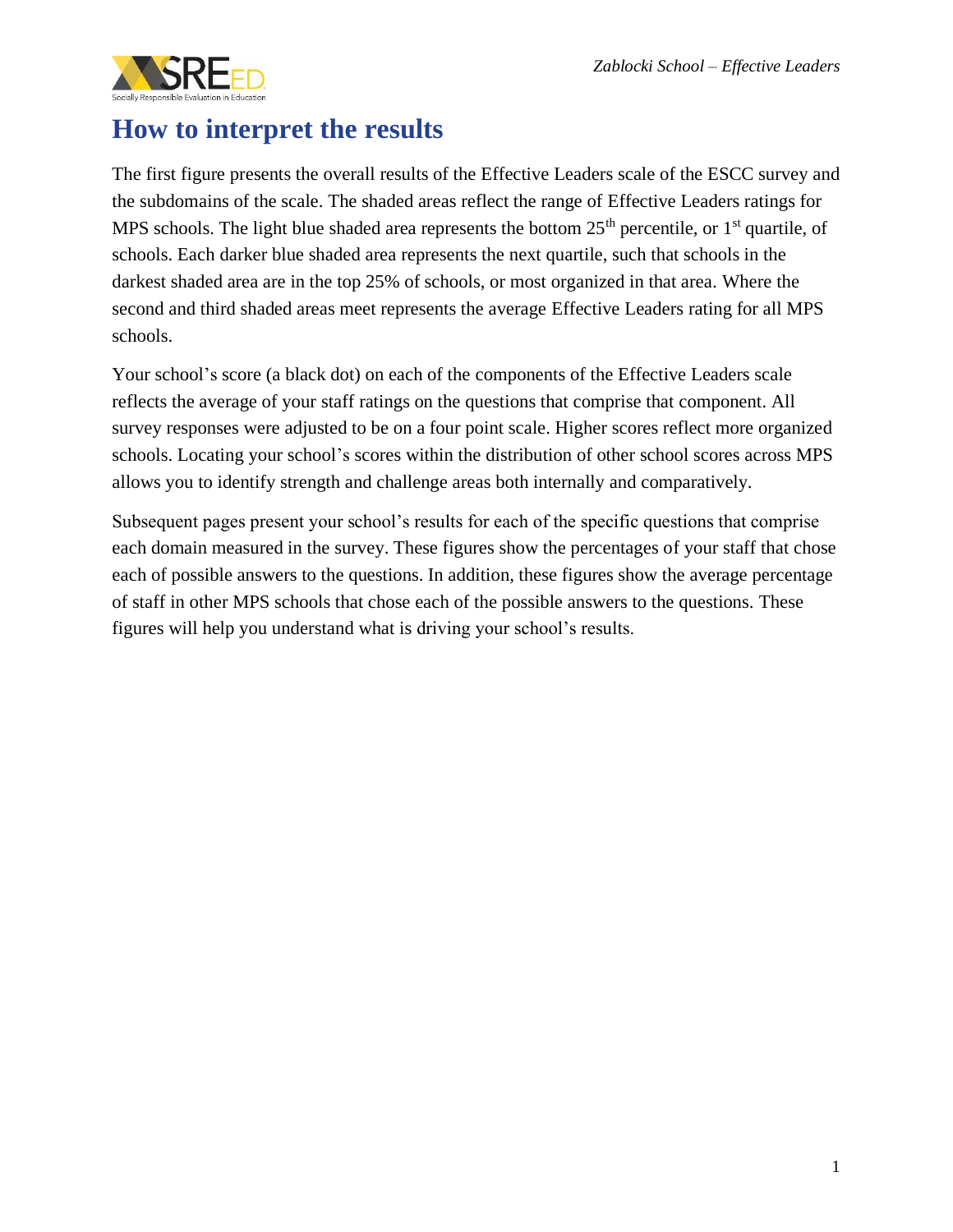

#### **Overall Effective Leaders Results**



The shaded areas reflect the range of Effective Leaders ratings for other MPS schools. The light blue shaded area represents the bottom 25th percentile, or 1st quartile, of schools. Each slightly darker blue shaded area represents the next quartile, such that schools in the darkest shaded area are in the top 25% of schools, or most organized in that area. Where the second and third shaded areas meet represents the average Effective Leaders rating for MPS schools. Your school's score (a black dot) on each of the components of the Effective Leaders scale reflects the average of your staff ratings on the questions that comprise that component. All survey responses were adjusted to be on a four point scale. Higher scores reflect more organized schools. Locating your school's scores within the distribution of other scores across MPS allows you to identify strength and challenge areas both internally and comparatively.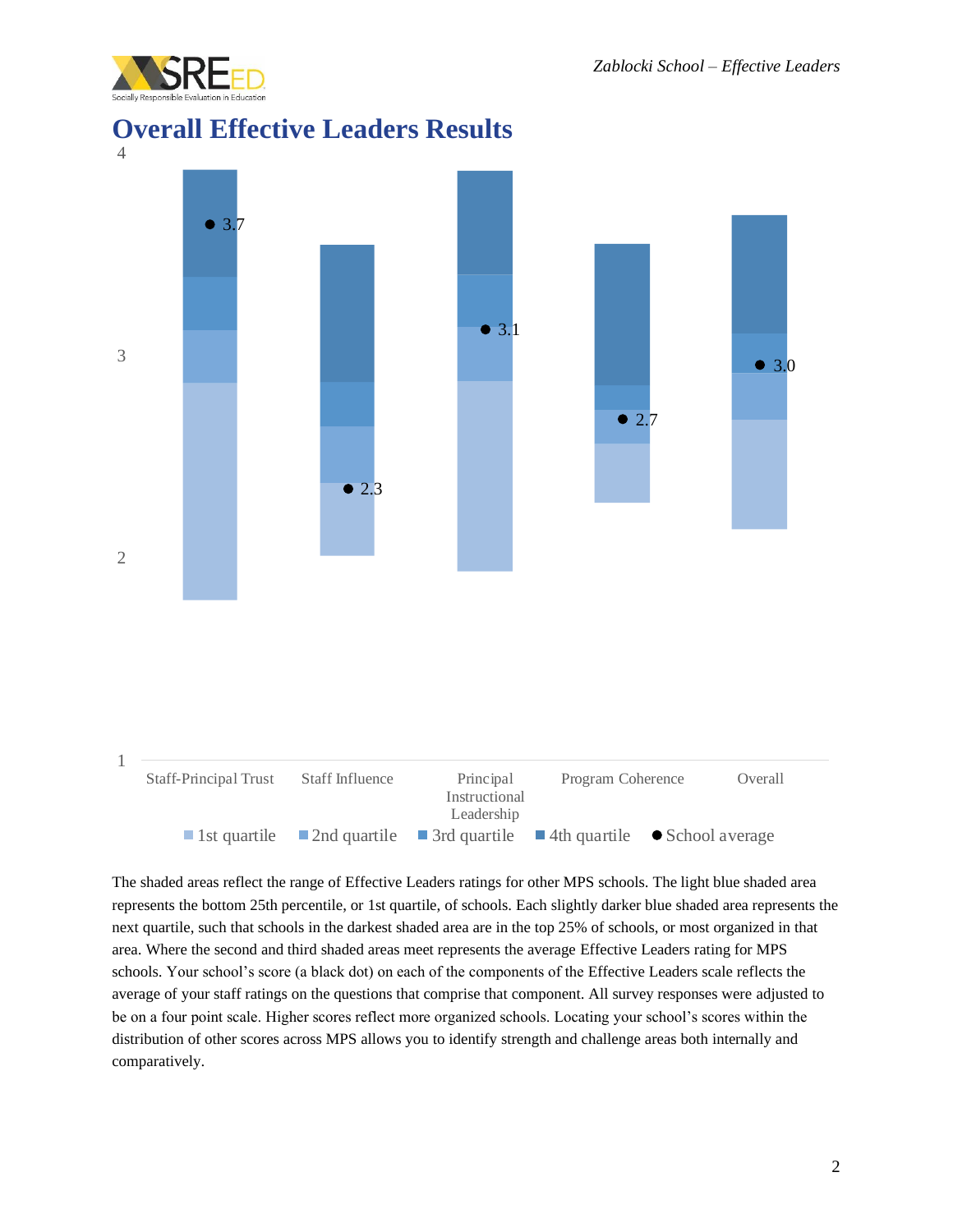

## **Questions about staff-principal trust**

#### **To what extent do you disagree or agree with each of the following statements:**

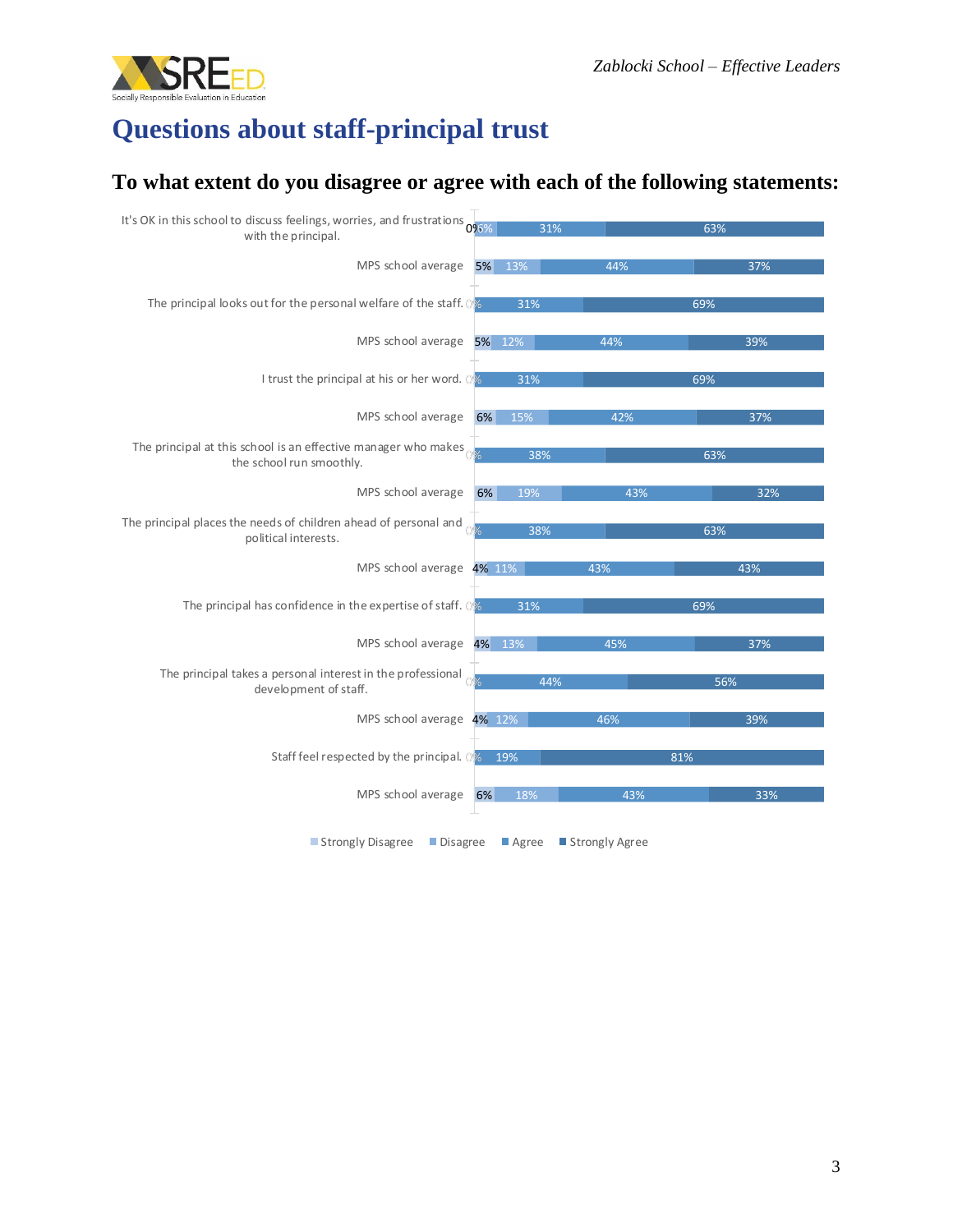

### **Questions about staff influence**

#### **How much influence do teachers have over…**

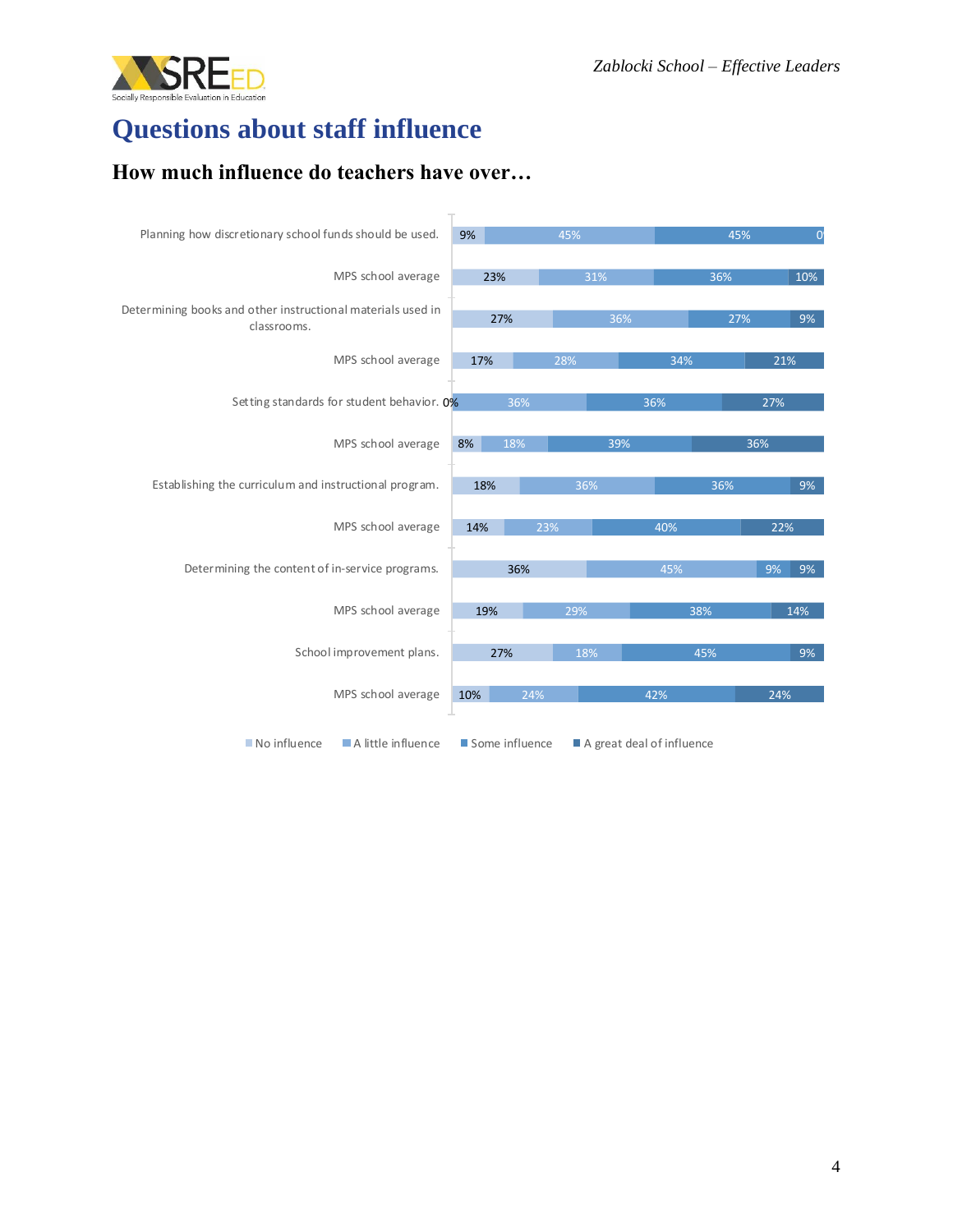

### **Questions about principal instructional leadership**

#### **To what extent do you disagree or agree with each of the following statements:**